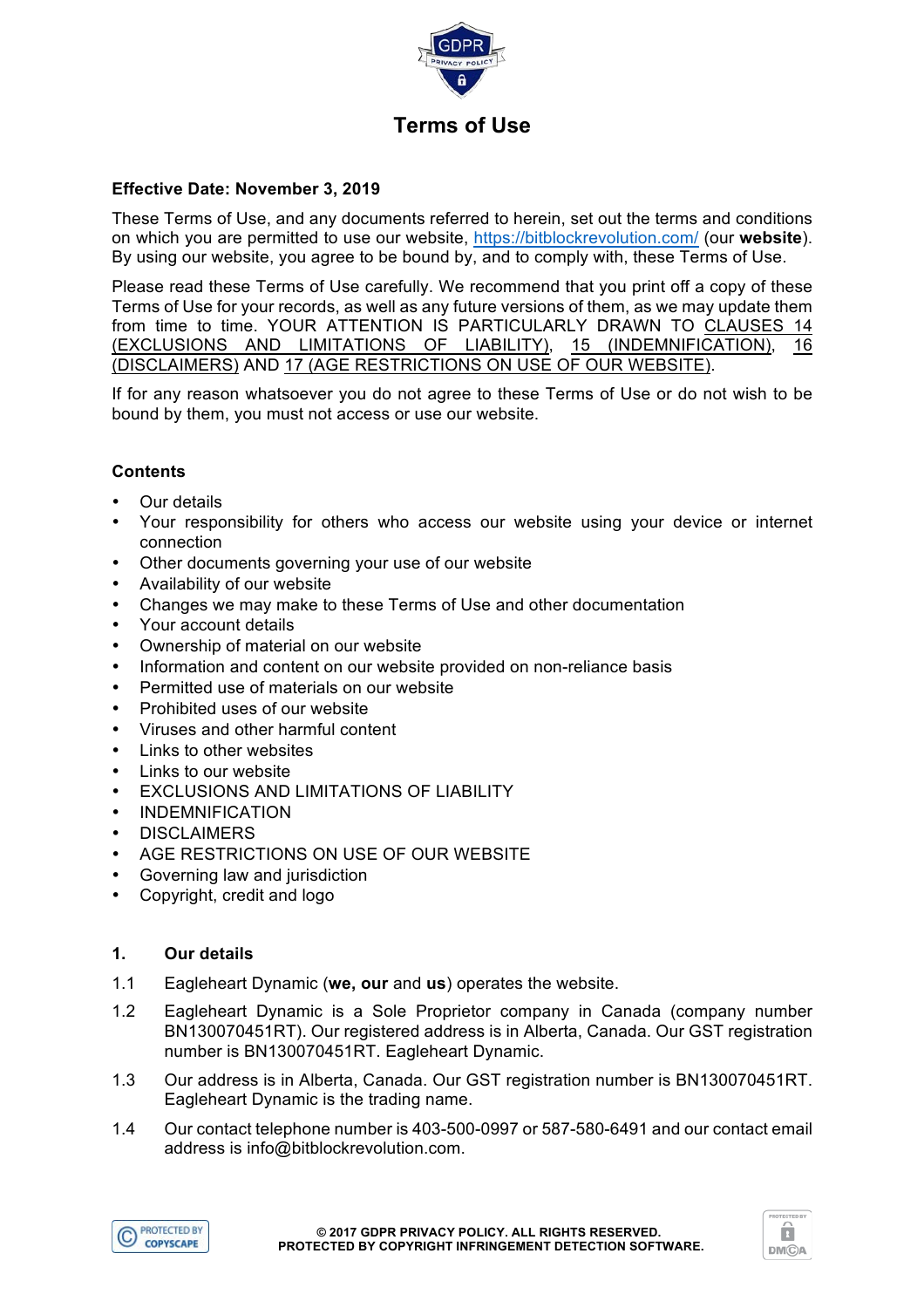

# **2. Your responsibility for others who access our website using your device or internet connection**

You must ensure that any persons who access our website on your computer(s) or device(s), or who are permitted or able to access our website on your computer(s) or device(s), or who use your internet connection, are aware of these Terms of Use and all other documentation referred to in them, and that such persons also agree to be bound by and to comply with these Terms of Use. If for any reason whatsoever, such persons do not agree to these Terms of Use or do not wish to be bound by them, they must not access or use our website, and you must not permit them to do so.

# **3. Other documents governing your use of our website**

- 3.1 In addition to these Terms of Use, your use of our website is also governed by the following documents:
	- (a) Our privacy policy, which is available at https://bitblockrevolution.com/. Our privacy policy governs our use of your information. It sets out the types of information we collect, the reasons we collect it, how we use it, where we may pass it on to any third parties, in what circumstances and for what reasons, and any other relevant information relating to our use and/or processing of your information and your rights in relation to your information.
	- (b) Our cookies policy, which is available at https://bitblockrevolution.com/. Our cookies policy governs our use of cookies and similar technologies on our website. It sets out the types of cookies we use, the purposes for which we use them, the circumstances in which we may place cookies on your computer, device or browser, and other relevant information relating to cookies, such as how to change your browser preferences and settings to accept or reject cookies.
	- (c) Our user content agreement, which is available at https://bitblockrevolution.com/. Our user content agreement sets out the terms upon which you are permitted to upload content to our website and make use of its interactive functions. It also sets out the restrictions applicable to the type of content you may upload and describes our rights and remedies in respect of such content.
- 3.2 By accessing and using our website, you agree to be bound by the terms and conditions contained in these Terms of Use, you acknowledge that we will process your information in accordance with our privacy policy, and our use of cookies and similar technologies in accordance with our cookies policy.
- 3.3 If you do not agree to the terms set out in these Terms of Use, you must not use our website.

# **4. Availability of our website**

- 4.1 We make no representations and provide no warranties that:
	- (a) the website will be made available at any specific time or from any specific geographical location;
	- (b) your access to the website will be continuous or uninterrupted; or
	- (c) the website will be accessible or optimised on all browsers, computers, tablets, phones or viewing platforms.



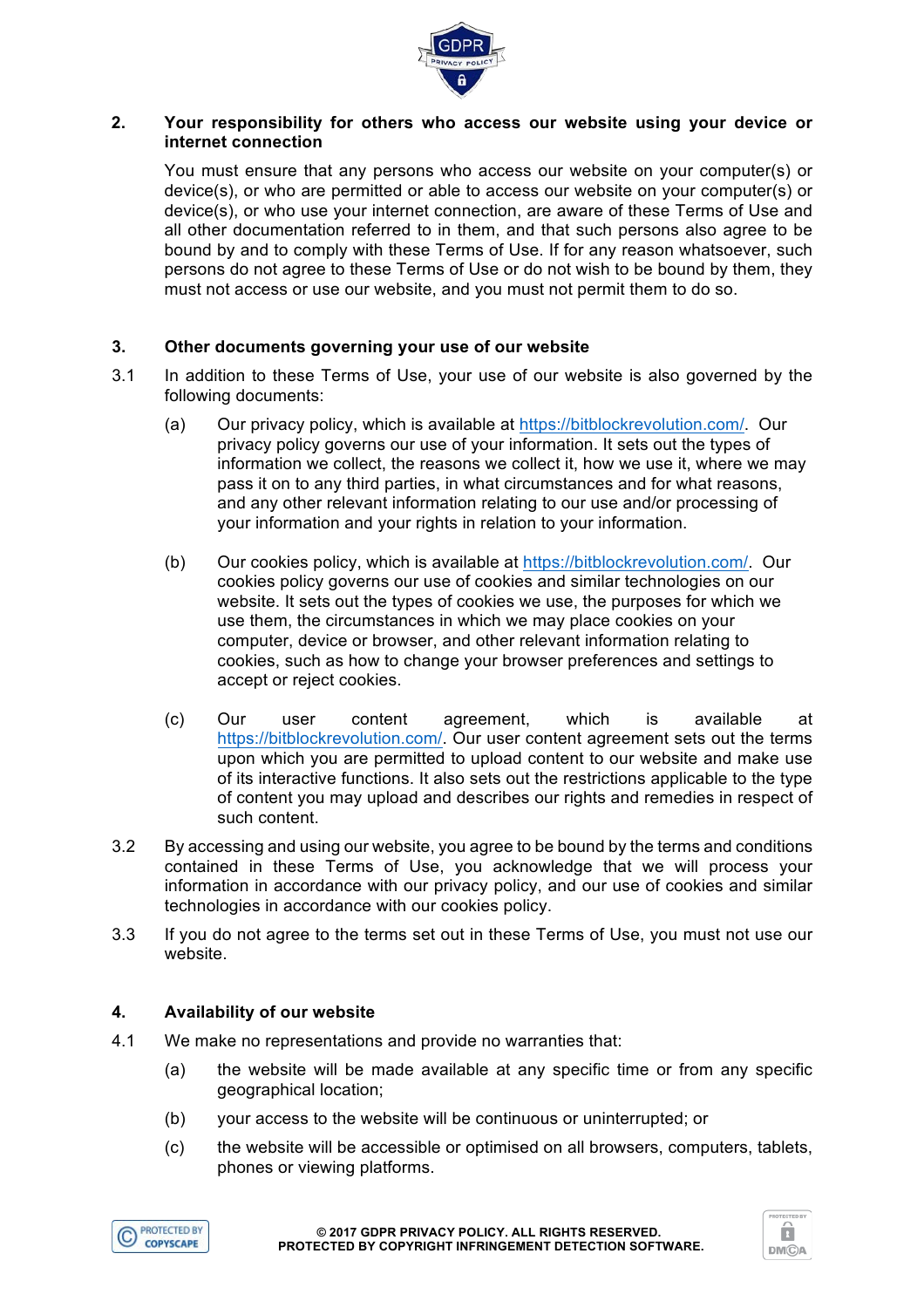

- 4.2 We reserve the right to suspend access to all or part of the website for any reason, including for business or operational reasons, such as improving the appearance or functionality of the website, content updates, periodic maintenance, or to resolve any issues that we become aware of. Wherever we anticipate that we need to suspend access to the website for a considerable period of time, we will try to provide you with prior notice where reasonably practicable.
- 4.3 Our website is provided for users in Canada and the USA. Although it may be possible to access the website from other countries, we make no representation that our website is compliant with any legal requirements in force in any jurisdiction other than Canada, or that the content available on the website will be appropriate for users in other countries or states.

# **5. Changes we may make to these Terms of Use and other documentation**

- 5.1 We reserve the right to update these Terms of Use, our privacy policy, our cookies policy and any other documentation referred to in any of these documents from time to time. We may change our Terms of Use and other documentation for any reason, including:
	- (a) to reflect any changes in the way we carry out our business;
	- (b) to account for any changes we make to our website, including, without limitation, any new features or functionality we provide, any adjustments to the means by which we provide notices to you, or any changes in the content, purpose or availability of the website;
	- (c) to accurately describe our current data-processing activities so that you are kept up to date with our latest practices;
	- (d) to inform you of any changes in the way that we use cookies or similar information-gathering technologies; or
	- (e) to ensure that our documentation complies and remains compliant with any and all current and future applicable laws, regulations and official guidance.
- 5.2 If required by law, we will provide you with notice of any changes in these Terms of Use or the other documentation referred to in them by posting a notice on the website and/or by posting an updated version of these Terms of Use or other such documentation on our website with a new effective date stated at the beginning of them.
- 5.3 By continuing to access our website after we have updated our Terms of Use, terms of sale, and/or user content agreement, you agree to be bound by those updated versions. You also acknowledge that by continuing to access our website after we have updated our privacy policy and/or our cookies policy, that the practices set out in those updated policies will apply to our handling of your information and our use of cookies and similar technologies.
- 5.4 You must check these Terms of Use and all other documentation referred to in them each time you access our website in order to ensure that you are aware of the terms that apply to you at that time.
- 5.5 The date that these Terms of Use and/or any other documents (including our privacy policy and cookies policy) were last amended is set out at the top of that document and is referred to as that document's "effective date".



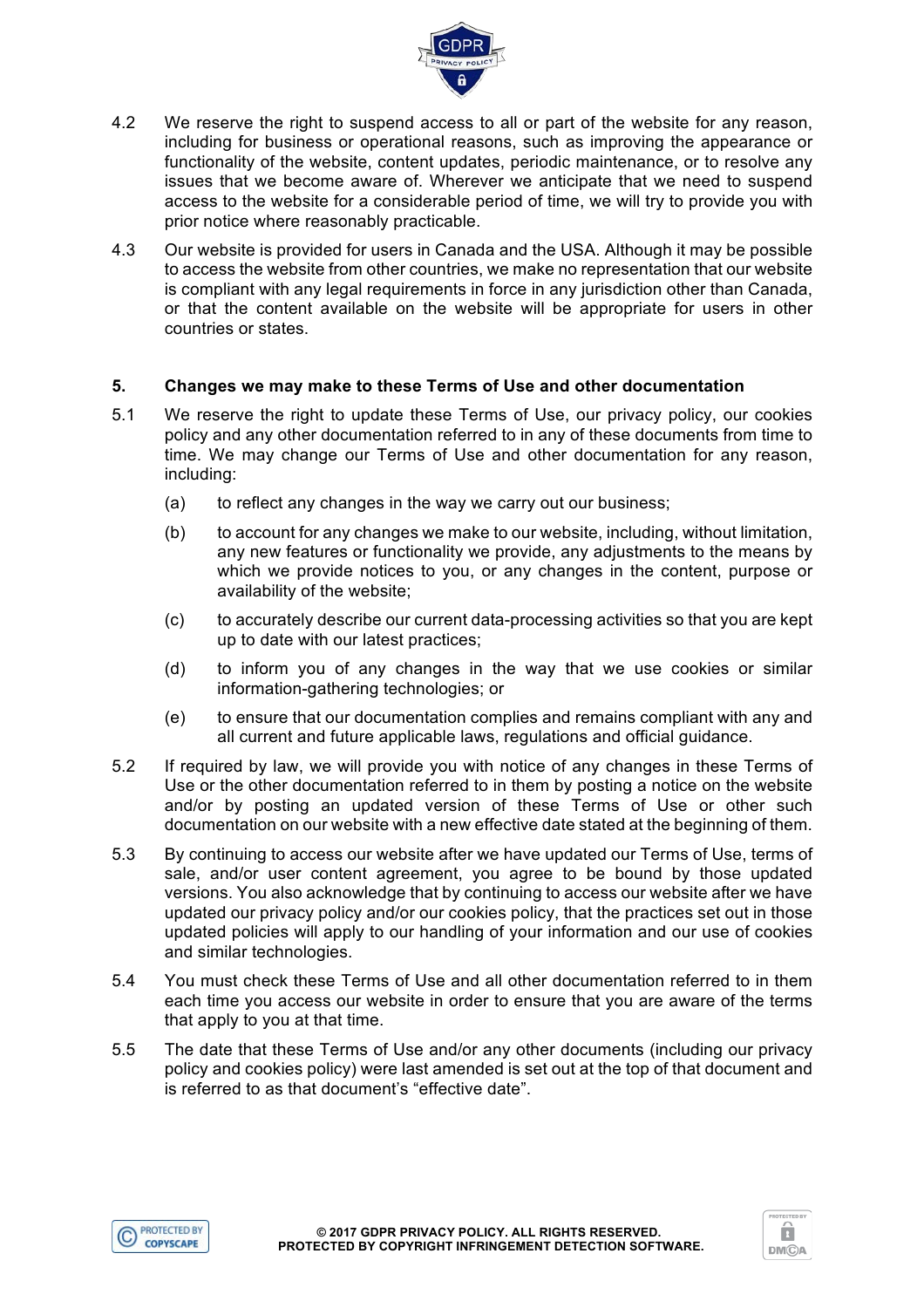

# **6. Your account details**

- 6.1 If we provide you with account information such as a username, identification number, account code and/or password, you must keep such information confidential and secret and not disclose it to anyone. All account information is provided for use of the named account holder only, and not for any other person. You are responsible for any consequences of unauthorised access to your account due to any disclosure of your account information to any third party.
- 6.2 Where we provide you with the option to select your own login information, including a password, we recommend that you supply login information unique to your own use of this website, and do not use information from other accounts you may hold with other websites or any easily discoverable information about you. You are responsible for any consequences of unauthorised access to your account due to any disclosure of your login information to any third party.
- 6.3 You must never use another user's account without permission. When creating your account, you must provide accurate and complete information. You agree that you will not solicit, collect or use the login credentials of other individuals. We prohibit the creation of, and you agree that you will not create, an account for anyone other than yourself. You also represent that all information you provide to us upon registration and at all other times will be true, accurate, current, and complete. You agree to update your information as necessary to maintain its truth and accuracy.
- 6.4 We reserve the right to withdraw access to your account without notice for any actual or suspected breach of these Terms of Use or any other documentation referred to in them, including, without limitation, where we suspect that there has been unauthorised access to your account, or any unauthorised disclosure of your login information.
- 6.5 If you know or suspect that the confidentiality of your login information has been compromised, for example, by the disclosure of such information to any third party, you must immediately change your password. If you are unable to change your password, you must immediately notify us by email, at info@bitblockrevolution.com.

# **7. Ownership of material on our website**

- 7.1 All trade marks, service marks, trade names, logos, copyright and other intellectual property rights in our website and its content are either owned by us or licensed to us. All such rights are protected by intellectual property laws around the world, and all rights are reserved. Any use of the website and its contents, other than as specifically authorised herein, is strictly prohibited. Any rights not expressly granted herein are reserved by us.
- 7.2 BitBlockRevolution and Eagleheart Dynamic are registered trade marks of Eagleheart Dynamic.
- 7.3 The trade marks, service marks, trade names, logos and other branding owned by third parties and used or displayed on or via our website (collectively, "Third Party Mark(s)") may be trade marks of their respective owners, who may or may not endorse or be affiliated with or connected with us. Except as expressly provided in these Terms of Use, or in terms provided by the owner of a Third Party Mark, nothing in these Terms of Use or on or via the website should be construed as granting, by implication, estoppel, or otherwise, any licence or right to use any of our or any Third Party Marks that are used or displayed on the website, without the respective owner's prior written permission, in each instance. All goodwill generated from the use of our trade marks will benefit us exclusively.



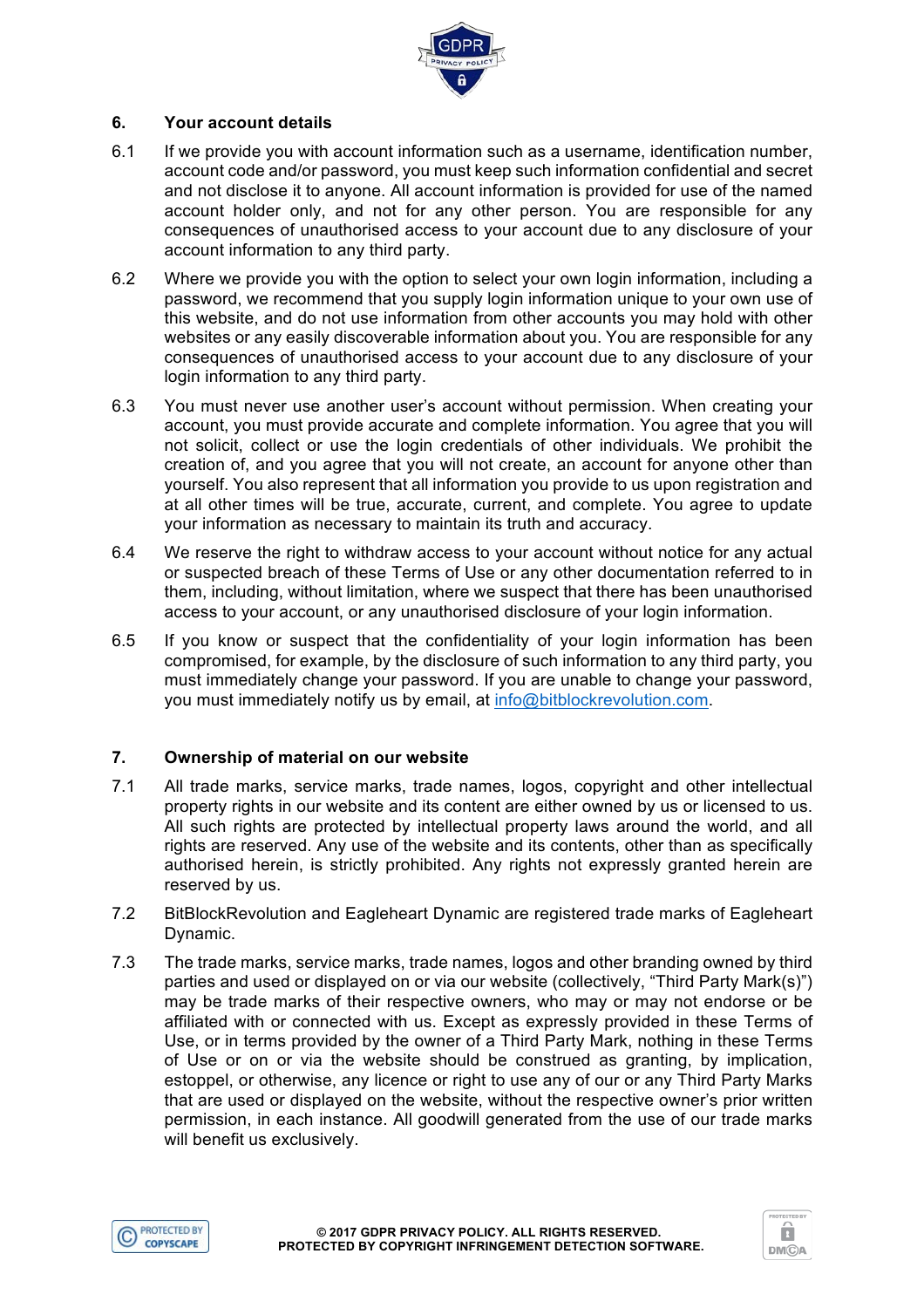

### **8. Information and content on our website provided on non-reliance basis**

- 8.1 Our website is made available to you in order to provide you with general information about us, our business, and any products or services that we offer from time to time. We do not make our website available for any other purposes, except as expressly provided in these Terms of Use.
- 8.2 The content on our website is not intended to be construed as advice. You must not rely on any of the content of our website for any purposes whatsoever, and you must seek your own independent professional advice before deciding to take any course of action on the basis, whether in whole or in part, of any of the content available on our website at any time.
- 8.3 We make no representations and provide no warranties whatsoever, whether express or implied, that any of the content or materials available on our website from time to time are accurate, up to date or complete.

# **9. Permitted use of materials on our website**

- 9.1 The content on our website is provided for your personal, private and non-commercial use only. You may print or share the content from our website for lawful personal, private and non-commercial purposes, and you may also make others within your organisation aware of the content on our website. You may not otherwise extract, reproduce or distribute the content of our website without our prior written consent.
- 9.2 Whenever you print, download, share or pass on content from our website to others, you must not make any additions or deletions or otherwise modify any text from our website, you must not alter or change any images, media or graphics from our website in any way, you may not remove any accompanying text from such images, media or graphics, and you must ensure that all content passed on to any third party is an accurate representation of the content as it appears on our website.
- 9.3 You are prohibited from using any robots, spiders, data mining or scraping technology or any similar third party tools for the extraction or reproduction of any data or content from our website without our prior written consent.
- 9.4 Whenever you pass on any content or materials from our website to anyone, you must acknowledge us as the authors of such content or materials (or any other authors wherever credited by us) at the time when you pass on such content or materials.

#### **10. Prohibited uses of our website**

- 10.1 You must not reproduce, duplicate, copy or resell any part of our website or any content from our website, save and except to the extent expressly permitted in these Terms of Use.
- 10.2 You must not, without our prior written consent, access, interfere with, damage or disrupt in any way our website or any part of it, our systems, any of our hardware or equipment or any networks on which our website is hosted, any software that we use to create or modify the website or to make the website available to you, or any hardware, equipment, network, server, software or technology owned or operated by us or any third party.
- 10.3 You must use our website for lawful purposes only and in accordance with these Terms of Use. You must not use our website:
	- (a) for any purpose that is unlawful or that in any way breaches any applicable laws or regulations, whether local, national or international;



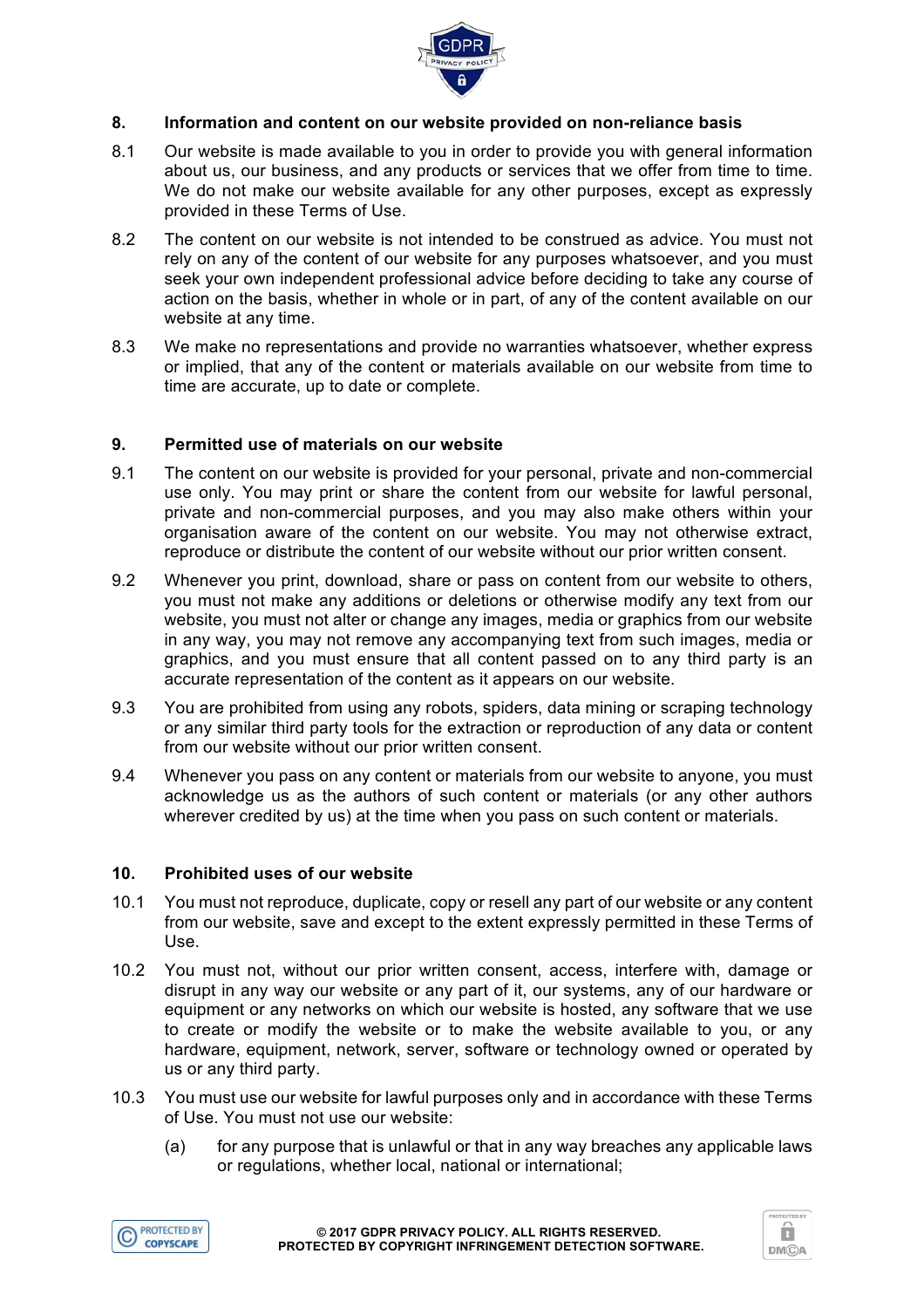

- (b) for any fraudulent purposes whatsoever;
- (c) to conduct any unsolicited or unauthorised advertising or direct or indirect marketing to anyone by any means, or to otherwise spam, communicate with or market to anyone any goods, services or business not authorised by us;
- (d) to upload, host or transmit any viruses, malware, adware, spyware, worms, Trojan horses, keystroke loggers, spyware, logic bombs, time bombs or any other harmful programs or code which could adversely affect the use or operation of the website, our hardware or systems, or the computers, tablets, phones or other devices of any users or other third parties, or to upload any content or materials containing any such content;
- (e) to communicate with, harm or attempt to harm children in any way; or
- (f) in any way or for any purpose that breaches these Terms of Use or the terms of any of the documents these Terms of Use refer to.
- 10.4 You must not submit any information about you to us if you are under the age of 18, or about any other person who is either:
	- (a) under the age of 18; or
	- (b) if they are aged 18 or above, where you have not received their prior written consent to submit information about them to us.
- 10.5 You must not submit to us any information which is considered 'sensitive personal information'. 'Sensitive personal information' is information about you or any other person which reveals your or their racial or ethnic origin, political opinions, religious or philosophical beliefs, trade union membership or which is genetic data, biometric data, information which concerns your or their health, sex life or sexual orientation.
- 10.6 If you accidentally or intentionally submit such information to us, you will be considered to have consented to our processing of that information on the basis of Article 9(2)(a) of the General Data Protection Regulation (Regulation (EU) 2016/769).

# **11. Viruses and other harmful content**

- 11.1 We do not guarantee that our website does not contain viruses or other malicious software.
- 11.2 We shall not be responsible for any bugs or viruses on our website, or any software that might be transferred to your computer from our website, or any consequences which the presence or operation of such programs may have.
- 11.3 You must ensure that you have in place up-to-date and effective anti-virus protection on your computer or other browsing device.
- 11.4 You must not upload or otherwise introduce to our website any viruses, malware, spyware, adware, Trojan horses, worms, logic bombs, time bombs, keystroke loggers or any other programs or code that is harmful or malicious.
- 11.5 You must not use any third parties, software or technology to attempt to gain unauthorised access to our website, our servers, systems, hardware, software or data.
- 11.6 You must not attempt to perform any denial of service type attack on our website.
- 11.7 You must not perform any action which would contravene section 342 of the Criminal Code.
- 11.8 We may report any breach or suspected breach of this clause 11 (*Viruses and other harmful content*) to the relevant authorities and may disclose your identity.



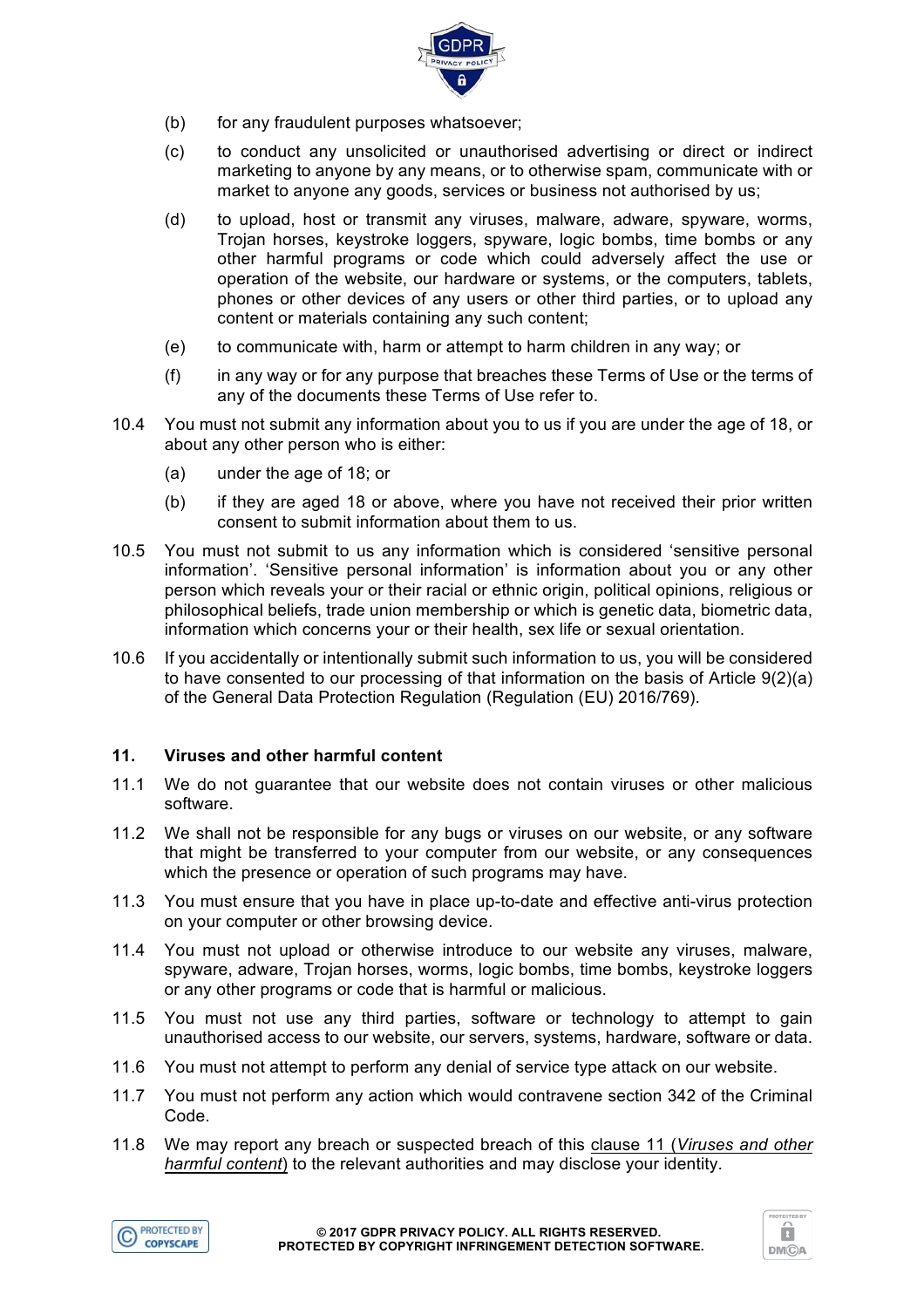

# **12. Links to other websites**

- 12.1 Links to third party content or websites may appear on our website from time to time. We are not responsible for the content of any websites accessible via any link(s) on our website. All content on third party websites is outside of our control, and we do not represent or warrant that such content is related to us or our website, suitable or appropriate for use or viewing, lawful or accurate.
- 12.2 Any third party website accessible via a link on our website may collect and process your information. We are not responsible for any data-processing activities carried out by any third party website which is linked to from our website, and we disclaim any and all liability in respect of the same. You should check the privacy policy of any such third party to establish how they may use your information before you decide to use their website and its features.

# **13. Links to our website**

- 13.1 You may not link to our website without our prior written consent.
- 13.2 Where you have obtained our consent to link to our website:
	- (a) you may provide links to our website on other websites owned by you, provided that such websites and the use of any links to our website comply with these Terms of Use;
	- (b) wherever you post a link to our website on any other website, you agree that you will do so in an appropriate manner, and not in any way which is defamatory or disparaging towards us, which misrepresents us or our business, or which causes any harm whatsoever to us or our business; and
	- (c) you must not link to our website in order to suggest any form of joint venture, partnership, collaboration, affiliation, business relationship, approval or endorsement in connection with us where none exists and in any event, without having first obtained our prior written consent.
- 13.3 We may withdraw permission to link to our website at any time. In the event that we withdraw permission to link to our website and inform you of the same, you must immediately remove or cause to be removed any links to our website.

# **14. EXCLUSIONS AND LIMITATIONS OF LIABILITY**

- 14.1 We do not exclude our liability to you where it would be unlawful to do so, for example, for death or personal injury caused by our negligence. If applicable law does not allow all or any part of the below limitations of liability to apply to you, the limitations will apply to you only to the maximum extent permitted by applicable law.
- 14.2 If you purchase goods or services from our website, different exclusions of liability may apply. These are contained in our terms of sale.
- 14.3 SUBJECT TO THE AFORESAID, IN NO EVENT SHALL WE (INCLUDING OUR PARENTS, SUBSIDIARIES, AFFILIATES, OFFICERS, DIRECTORS, MEMBERS, EMPLOYEES OR AGENTS) UNDER ANY CIRCUMSTANCES WHATSOEVER BE LIABLE TO YOU FOR ANY LOSS, DAMAGE (WHETHER DIRECT, INDIRECT, PUNITIVE, ACTUAL, CONSEQUENTIAL, INCIDENTAL, SPECIAL, EXEMPLARY, OR OTHERWISE) COSTS, EXPENSES, LIABILITIES OR PENALTIES, WHETHER IN CONTRACT, TORT, BREACH OF STATUTORY DUTY OR OTHERWISE, WHETHER



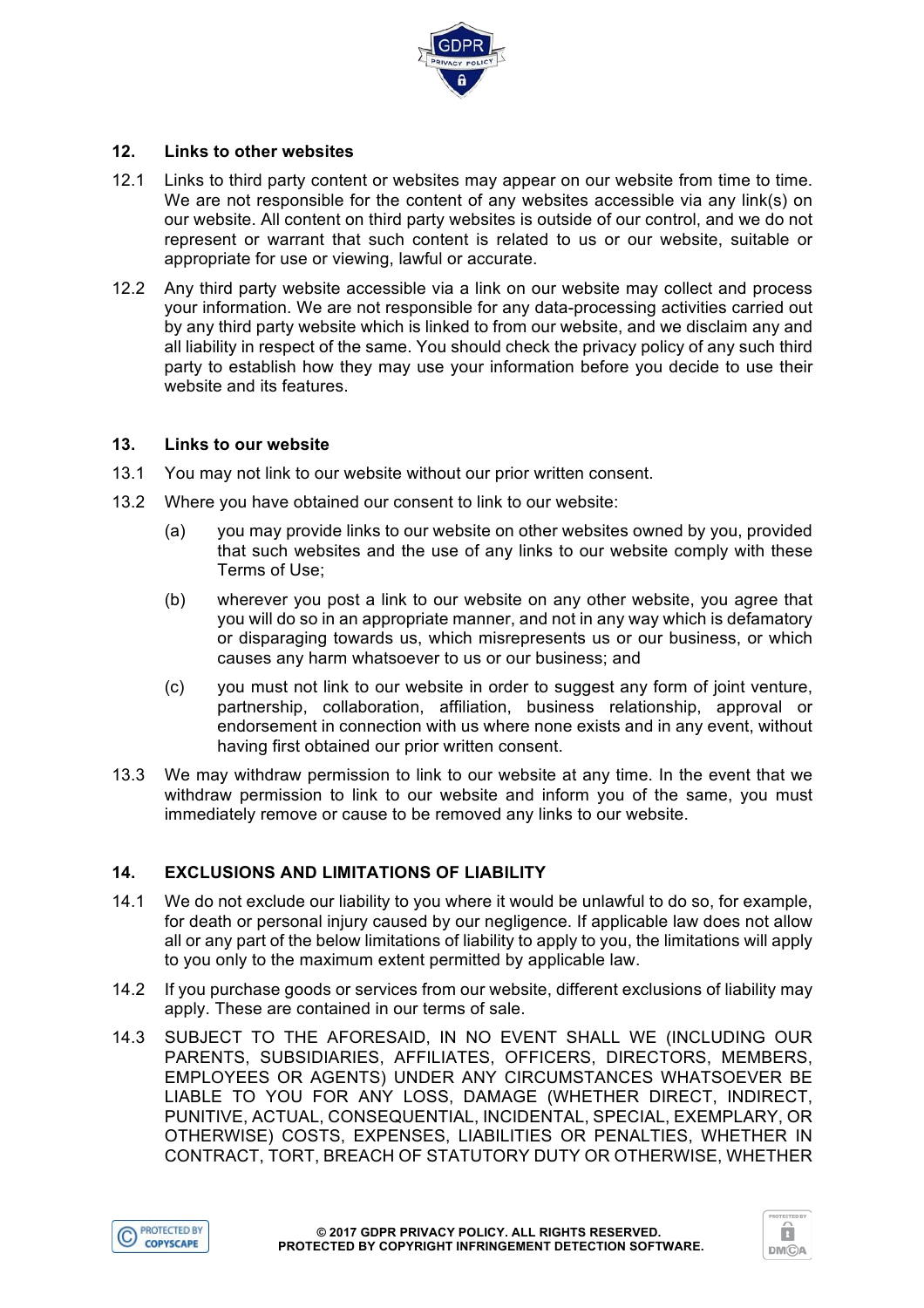

FORESEEABLE OR UNKNOWN, ARISING FROM, IN CONNECTION WITH OR RELATING TO:

- (a) YOUR USE OF OUR WEBSITE;
- (b) ANY CORRUPTION OR LOSS OF DATA;
- (c) ANY INABILITY TO ACCESS OUR WEBSITE, INCLUDING, WITHOUT LIMITATION, ANY INTERRUPTIONS, SUSPENSION OR WITHDRAWAL OF OUR WEBSITE (FOR ANY REASON WHATSOEVER);
- (d) ANY USE YOU MAKE OF ANY CONTENT OR MATERIALS ON OUR WEBSITE, INCLUDING ANY RELIANCE YOU MAKE ON SUCH CONTENT OR MATERIAL;
- (e) ANY LOSS OF SAVINGS, PROFITS, SALES, BUSINESS OR REVENUE;
- (f) ANY LOSS OF REPUTATION OR GOODWILL;
- (g) ANY LOSS OF SAVINGS;
- (h) ANY LOSS OF A CHANCE OR OPPORTUNITY; OR
- (i) ANY OTHER SECONDARY, CONSEQUENTIAL OR INDIRECT LOSSES,

AND EVEN IF WE HAVE BEEN ADVISED OF THE POSSIBILITY OF SUCH LOSS OR DAMAGE, WITHOUT LIMITATION, YOU ASSUME AND SHALL BE LIABLE FOR THE ENTIRE COST OF ALL NECESSARY SERVICING, REPAIR OR CORRECTION IN THE EVENT OF ANY SUCH LOSS, DAMAGE, COSTS, EXPENSES, LIABILITIES OR PENALTIES ARISING.

- 14.4 WE SHALL NOT BE LIABLE FOR ANY DAMAGE THAT YOU COULD HAVE AVOIDED BY FOLLOWING OUR ADVICE TO APPLY AN UPDATE OFFERED TO YOU FREE OF CHARGE OR FOR DAMAGE THAT WAS CAUSED BY YOU FAILING TO CORRECTLY FOLLOW INSTALLATION INSTRUCTIONS OR TO HAVE IN PLACE THE MINIMUM SYSTEM REQUIREMENTS ADVISED BY US.
- 14.5 You specifically agree that we shall not be liable for any content or the defamatory, offensive or illegal conduct of any third party and that the risk of harm or damage from the foregoing rests entirely with you.
- 14.6 YOU AGREE THAT IN THE EVENT THAT YOU INCUR ANY DAMAGES, LOSSES OR INJURIES ARISING OUT OF, OR IN CONNECTION WITH, OUR ACTS OR OMISSIONS, THE DAMAGES, IF ANY, CAUSED TO YOU ARE NOT IRREPARABLE OR SUFFICIENT TO ENTITLE YOU TO AN INJUNCTION PREVENTING ANY EXPLOITATION OF ANY WEBSITE, SERVICE, PROPERTY, PRODUCT OR OTHER CONTENT OWNED OR CONTROLLED BY US, AND YOU WILL HAVE NO RIGHTS TO ENJOIN OR RESTRAIN THE DEVELOPMENT, PRODUCTION, DISTRIBUTION, ADVERTISING, EXHIBITION OR EXPLOITATION OF ANY WEBSITE, PROPERTY, PRODUCT, SERVICE, OR OTHER CONTENT OWNED OR CONTROLLED BY US.
- 14.7 To the extent that any of the provisions of this clause 14 (*EXCLUSIONS AND LIMITATIONS OF LIABILITY*) are unenforceable as outright exclusions of liability, they shall be construed as limitations on liability, limiting our liability to you to the maximum extent permitted by law.

#### **15. INDEMNIFICATION**

15.1 You (and also any third party for or on behalf of whom you operate an account or activity on the website) agree to defend (at our request), indemnify and hold us harmless from and against any claims, liabilities, damages, losses and expenses, including, without



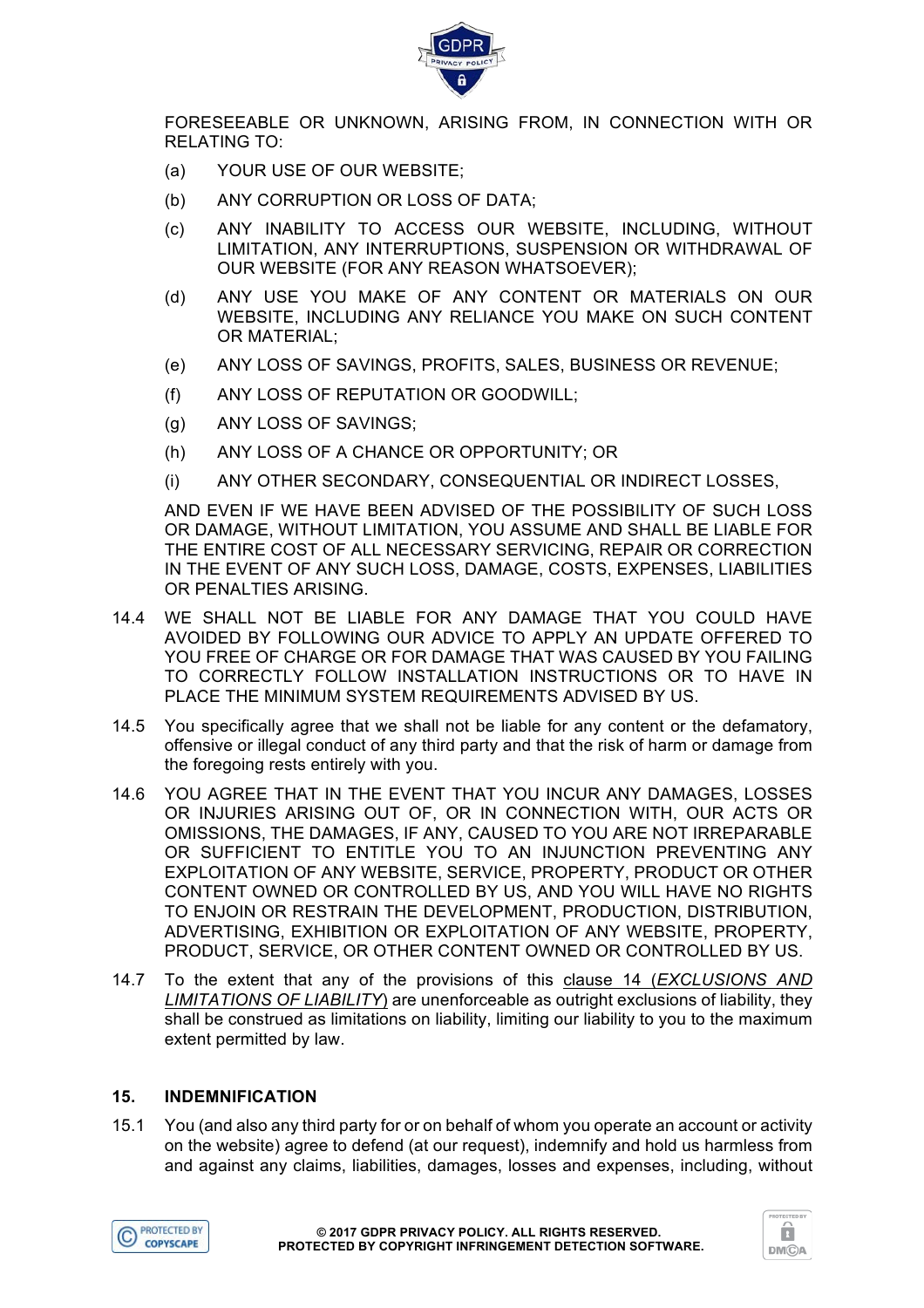

limitation, reasonable legal and attorneys' fees and costs, arising out of or in any way connected with any of the following (including as a result of your direct activities on the website or those conducted on your behalf):

- (a) your uploads, access to or use of the website;
- (b) your breach or alleged breach of these Terms of Use;
- (c) your violation of any third-party right, including, without limitation, any intellectual property right, publicity, confidentiality, property or privacy right;
- (d) your violation of any laws, rules, regulations, codes, statutes, ordinances or orders of any governmental and quasi-governmental authorities, including, without limitation, all regulatory, administrative and legislative authorities; or
- (e) any misrepresentation made by you.
- 15.2 You will cooperate as fully required by us in the defence of any claim. We reserve the right to assume the exclusive defence and control of any matter subject to indemnification by you, and you will not, in any event, settle any claim without our prior written consent.

### **16. DISCLAIMERS**

- 16.1 THE WEBSITE IS PROVIDED ON AN "AS IS", "AS AVAILABLE" AND "WITH ALL FAULTS" BASIS. TO THE FULLEST EXTENT PERMISSIBLE BY LAW, WE DO NOT MAKE ANY REPRESENTATIONS OR WARRANTIES OR ENDORSEMENTS OF ANY KIND WHATSOEVER, EXPRESS OR IMPLIED, AS TO:
	- (a) THE SERVICE;
	- (b) THE WEBSITE CONTENT;
	- (c) USER CONTENT; OR
	- (d) SECURITY ASSOCIATED WITH THE TRANSMISSION OF INFORMATION TO THE WEBSITE.

IN ADDITION, WE HEREBY DISCLAIM ALL WARRANTIES, EXPRESS OR IMPLIED, INCLUDING, BUT NOT LIMITED TO, THE WARRANTIES OF MERCHANTABILITY, FITNESS FOR A PARTICULAR PURPOSE, NON-INFRINGEMENT, TITLE, CUSTOM, TRADE, QUIET ENJOYMENT, SYSTEM INTEGRATION AND FREEDOM FROM COMPUTER VIRUS.

- 16.2 WE DO NOT REPRESENT OR WARRANT THAT THE SERVICE WILL BE ERROR-FREE OR UNINTERRUPTED, THAT DEFECTS WILL BE CORRECTED, OR THAT THE SERVICE OR THE SERVER THAT MAKES THE SERVICE AVAILABLE IS FREE FROM ANY HARMFUL COMPONENTS, INCLUDING, WITHOUT LIMITATION, VIRUSES. WE DO NOT MAKE ANY REPRESENTATIONS OR WARRANTIES THAT THE INFORMATION (INCLUDING ANY INSTRUCTIONS) ON THE SERVICE IS ACCURATE, COMPLETE OR USEFUL. YOU ACKNOWLEDGE THAT YOUR USE OF THE WEBSITE IS AT YOUR SOLE RISK. WE DO NOT WARRANT THAT YOUR USE OF THE WEBSITE IS LAWFUL IN ANY PARTICULAR JURISDICTION, AND WE SPECIFICALLY DISCLAIM SUCH WARRANTIES. SOME JURISDICTIONS LIMIT OR DO NOT ALLOW THE DISCLAIMER OF IMPLIED OR OTHER WARRANTIES SO THE ABOVE DISCLAIMER MAY NOT APPLY TO YOU TO THE EXTENT SUCH JURISDICTION'S LAW IS APPLICABLE TO YOU AND THESE TERMS OF USE.
- 16.3 BY ACCESSING OR USING THE WEBSITE YOU REPRESENT AND WARRANT THAT YOUR ACTIVITIES ARE LAWFUL IN EVERY JURISDICTION WHERE YOU ACCESS OR USE THE SERVICE.